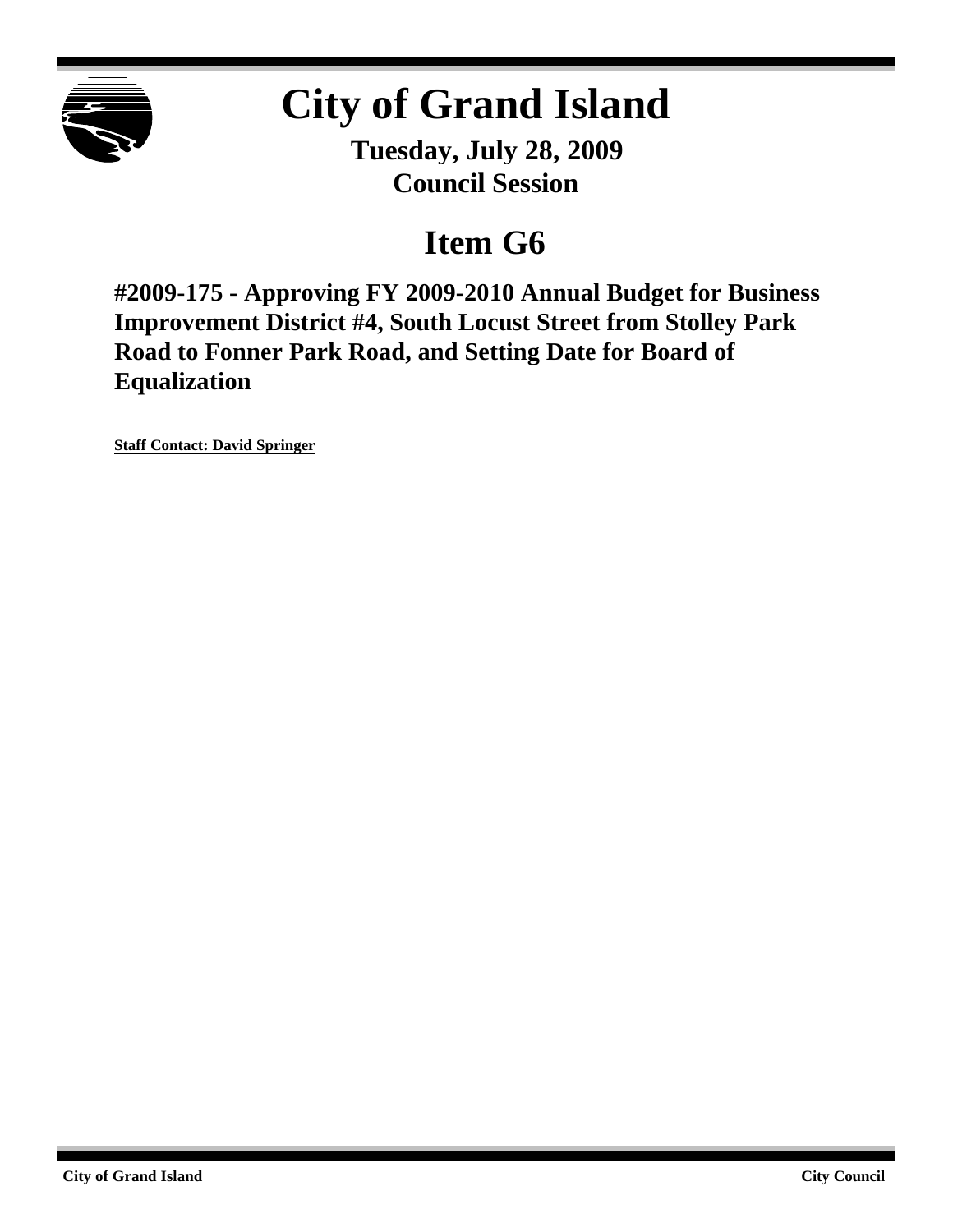## **Council Agenda Memo**

| <b>From:</b>    | Dave Springer, Finance Director                                                                                                                                                                |  |  |
|-----------------|------------------------------------------------------------------------------------------------------------------------------------------------------------------------------------------------|--|--|
| <b>Meeting:</b> | July 28, 2009                                                                                                                                                                                  |  |  |
| Subject:        | Approving FY 2009-2010 Annual Budget for Business<br>Improvement District #4, South Locust Street from<br>Stolley Park Road to Fonner Park Road, and setting Date<br>for Board of Equalization |  |  |
| Item $\#$ 's:   | $G-6$                                                                                                                                                                                          |  |  |
| $Presenter(s):$ | Dave Springer, Finance Director                                                                                                                                                                |  |  |

#### **Background**

In July, 2002, the City Council adopted Ordinance #8751 creating Business Improvement District (BID) #4, South Locust Street from Stolley Park Road to Fonner Park Road. The ordinance established the purpose of the District, described the boundaries, and established that real property in the area would be subject to a special assessment to support the purposes of the District. The creating Ordinance requires that a proposed budget for the District be approved by the BID Board and forwarded to the City Council for consideration. On July 8, 2009, the BIB #4 Board met and approved the 2009-2010 Budget which provides for special assessments in the amount of \$5.30 per front footage for a total of \$26,230 for the 4,949 front footage.

#### **Discussion**

The majority of the appropriations in the proposed budget of \$32,100 are for the upkeep of sprinkler systems, maintenance of green spaces, and snow removal along their portion of the South Locust corridor. The appropriations for 2009-2010 also include a City fee of \$1,500 for accounting services. A copy of the proposed 2009-2010 budget is attached for review.

## **Alternatives**

It appears that the Council has the following alternatives concerning the issue at hand. The Council may: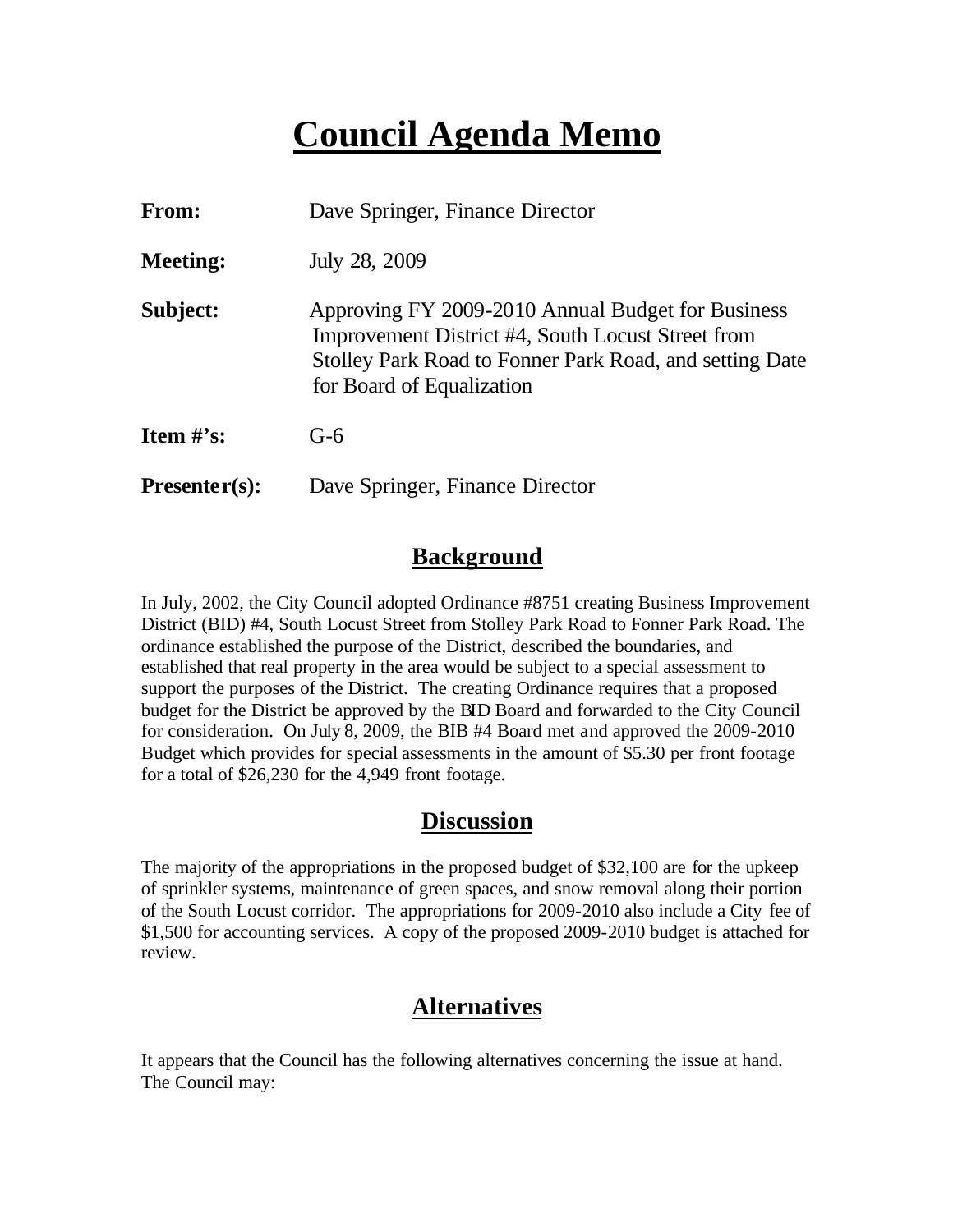- 1. Move to Approve the 2009-2010 Budget for BID #4 and set the date for the Board of Equalization.
- 2. Modify the budget and/or reschedule the Board of Equalization.

### **Recommendation**

City Administration recommends that the Council approve the 2008-2009 Budget for BID #4 and set the date of September 8, 2009 for the Board of Equalization. Notice of the Hearing and proposed assessments will be published according to State Statutes.

## **Sample Motion**

Approve the 2009-2010 Budget for BID #4 and set the date of September 8, 2009 for the Board of Equalization.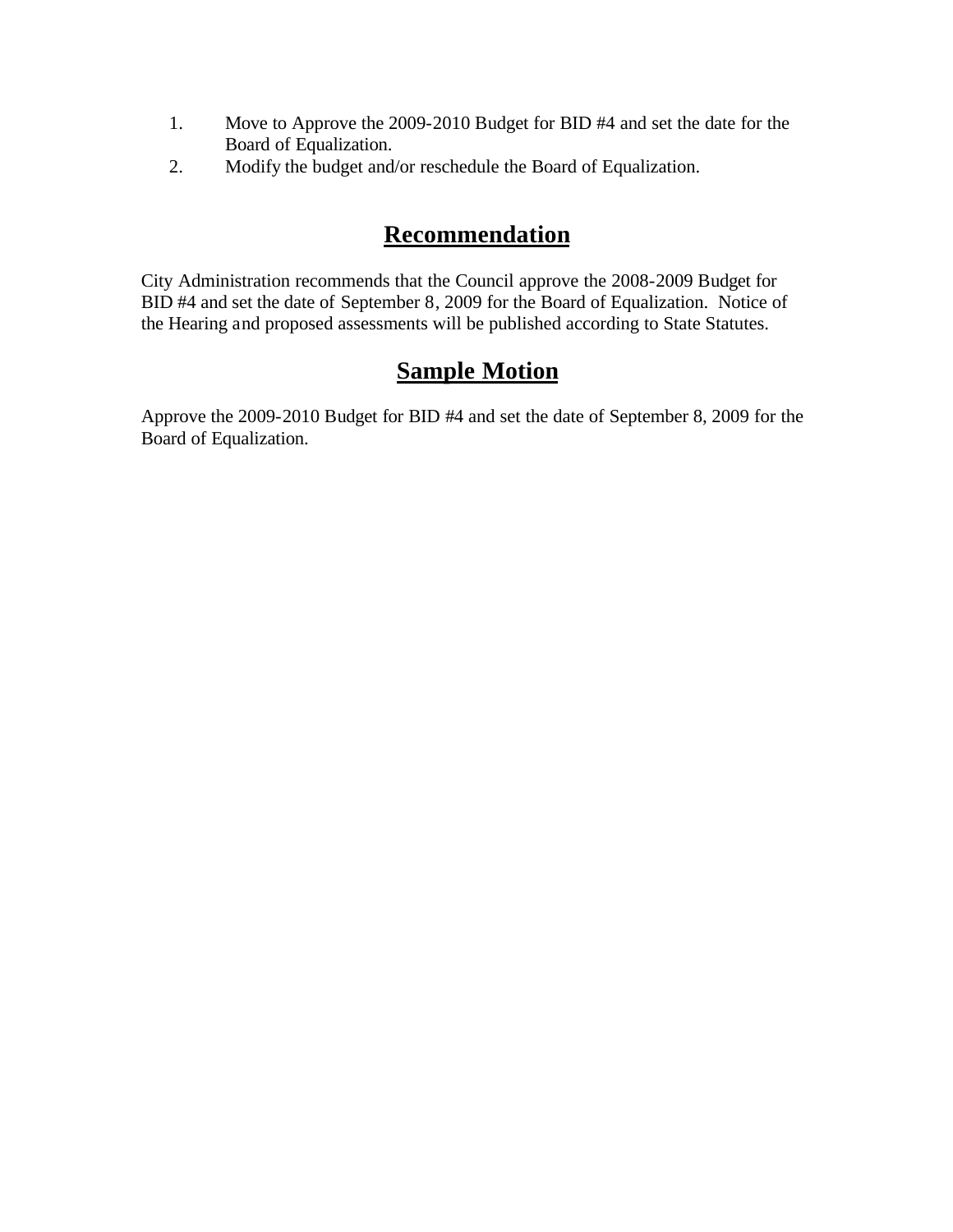|                                     | 2006<br><b>Actual</b> | 2007<br><b>Actual</b> | 2008<br><b>Actual</b> | 2009<br><b>Budget</b> | 2009<br>Projected | 2010<br><b>Budget</b> |
|-------------------------------------|-----------------------|-----------------------|-----------------------|-----------------------|-------------------|-----------------------|
| <b>ASSESSMENT PER FRONT FOOTAGE</b> | \$3.50                | \$3.50                | \$4.50                | \$5.00                | \$5.00            | \$5.30                |
| Front Footage                       | 4,949                 | 4,949                 | 4,949                 | 4,949                 | 4,949             | 4,949                 |
| <b>REVENUE</b>                      |                       |                       |                       |                       |                   |                       |
| Account                             |                       |                       |                       |                       |                   |                       |
| 74140 Special Asessments            | 17,390                | 16,859                | 22,207                | 24,745                | 24,767            | 26,230                |
| 74787 Interest Revenue              |                       |                       | 12                    |                       | 75                |                       |
| 74795 Other Revenue                 |                       |                       |                       |                       |                   |                       |
| <b>TOTAL REVENUE</b>                | 17,390                | 16,859                | 22,219                | 24,745                | 24,842            | 26,230                |
| <b>APPROPRIATIONS</b>               |                       |                       |                       |                       |                   |                       |
| Account                             |                       |                       |                       |                       |                   |                       |
| 85213 Contract Services             | 13,432                | 12,447                | 15,320                | 13,500                | 14,500            | 21,500                |
| 85245 Printing & Binding Services   | 37                    | 224                   | 52                    | 250                   | 150               | 100                   |
| 85249 Snow & Ice Removal            |                       | 425                   | 1,277                 | $\blacksquare$        | 831               | 1,500                 |
| 85305 Utility Services              | 3,730                 | 2,972                 | 3,038                 | 4,500                 | 3,800             | 4,500                 |
| 85319 Repair & Maint - Land Improve | 978                   | 3,094                 | 585                   | 2,000                 | 1,000             | 2,000                 |
| 85413 Postage                       | 67                    | 56                    | 114                   | 250                   | 150               | 250                   |
| 85416 Advertising                   |                       |                       |                       | 1,000                 | 500               |                       |
| 85419 Legal Notices                 | 260                   | 240                   | 303                   | 500                   | 350               | 500                   |
| 85490 Other Expenditures            |                       |                       |                       | 500                   | 250               | 500                   |
| 85505 Office Supplies               |                       |                       |                       | 500                   | 200               | 250                   |
| 85560 Trees and Shrubs              | $\blacksquare$        | 2,160                 |                       |                       |                   |                       |
| 85590 Other General Supplies        | 3,883                 | 60                    |                       | 5,000                 | 2,000             | 1,000                 |
| <b>TOTAL OPERATING EXPENSE</b>      | 22,387                | 21,678                | 20,689                | 28,000                | 23,731            | 32,100                |
| <b>ANNUAL EXCESS/(LOSS)</b>         | (4,997)               | (4, 819)              | 1,530                 | (3,255)               | 1,111             | (5, 870)              |
| <b>Beginning Cash Balance</b>       | 27,921                | 22,924                | 18,105                | 19,635                | 19,635            | 20,746                |
| Revenues                            | 17,390                | 16,859                | 22,219                | 24,745                | 24,842            | 26,230                |
| Expenditures                        | 22,387                | 21,678                | 20,689                | 28,000                | 23,731            | 32,100                |
| <b>Ending Cash Balance</b>          | 22,924                | 18,105                | 19,635                | 16,380                | 20,746            | 14,876                |

#### **BUSINESS IMPROVEMENT BOARD #4 FY 2008-2009 BUDGET**